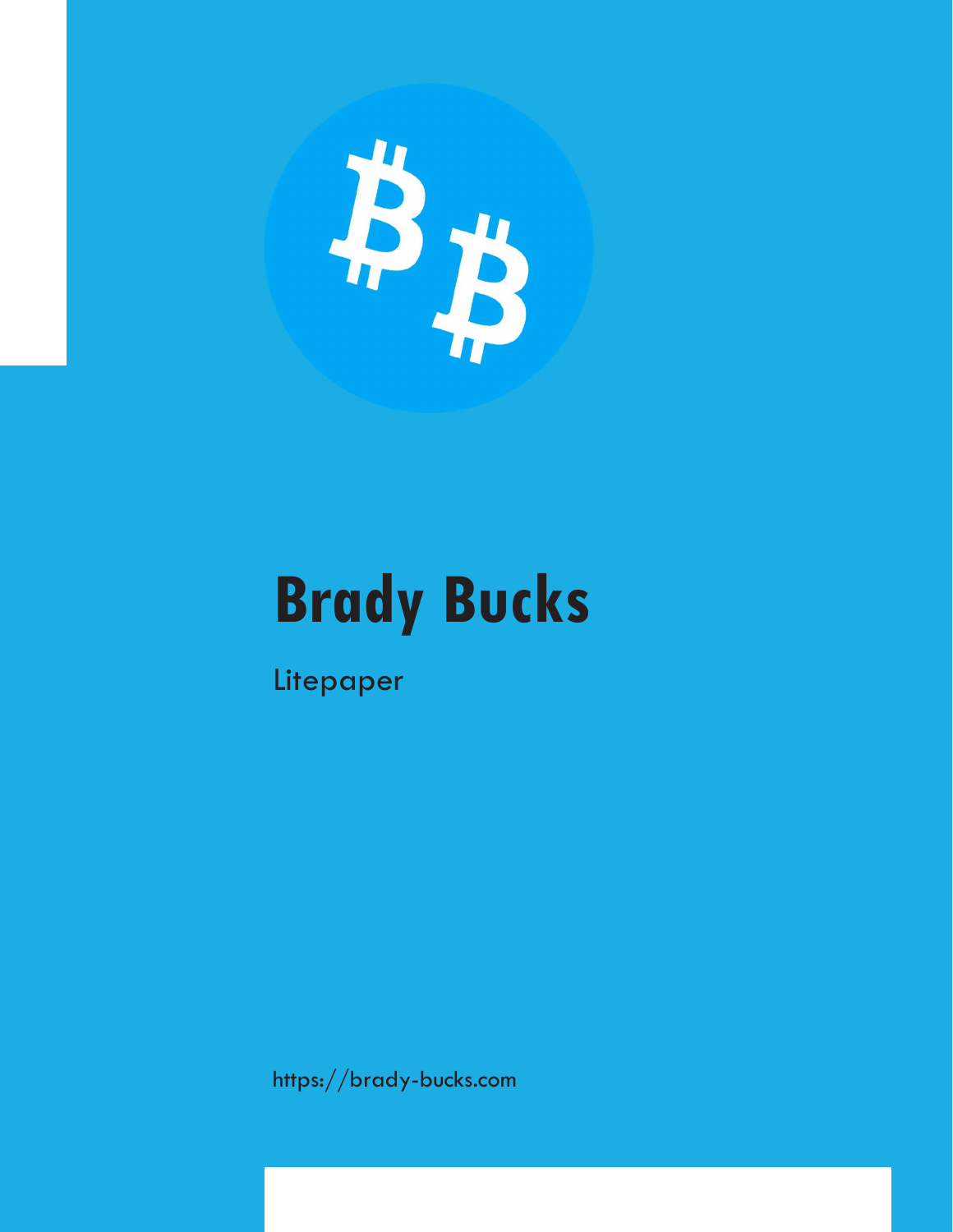

## What is Brady Bucks

Brady Bucks is a BEP20 token that was made to honor the greatest NFL quarterback of all time, Tom Brady. Every touchdown Tom Brady scores, the Brady Bucks' team will manually buy one hundred million brady bucks and burn them. Fans and Crypto fanatics who purchase and hold Brady Bucks will receive BUSD as rewards. BUSD is a stable Binance coin that will always hold its value of one dollar per coin. To make Brady Bucks even more appealing we added auto liquidity on every transaction to make sure the exchange never runs low on Brady Bucks and to increase the price floor of Brady Bucks on every transaction. What sets Brady Bucks apart from other BEP20 tokens is the auto buy back system. The Brady Bucks smart contract will receive a small portion of BNB on every transaction. The BNB received by the smart contract can only be used to purchase Brady Bucks from the exchange. These Brady Bucks are locked away in the smart contract and can never be sold, thus raising the price floor and the rarity of Brady Bucks. Brady Bucks has also implemented an anti-dumping mechanism that will not allow any holder to sell more than 0.2% of Brady Bucks at one time. This anti dump mechanism discourages those who just want a pump and dump crypto. Brady Bucks strives to be the Tom Brady of the Crypto world. G.O.A.T